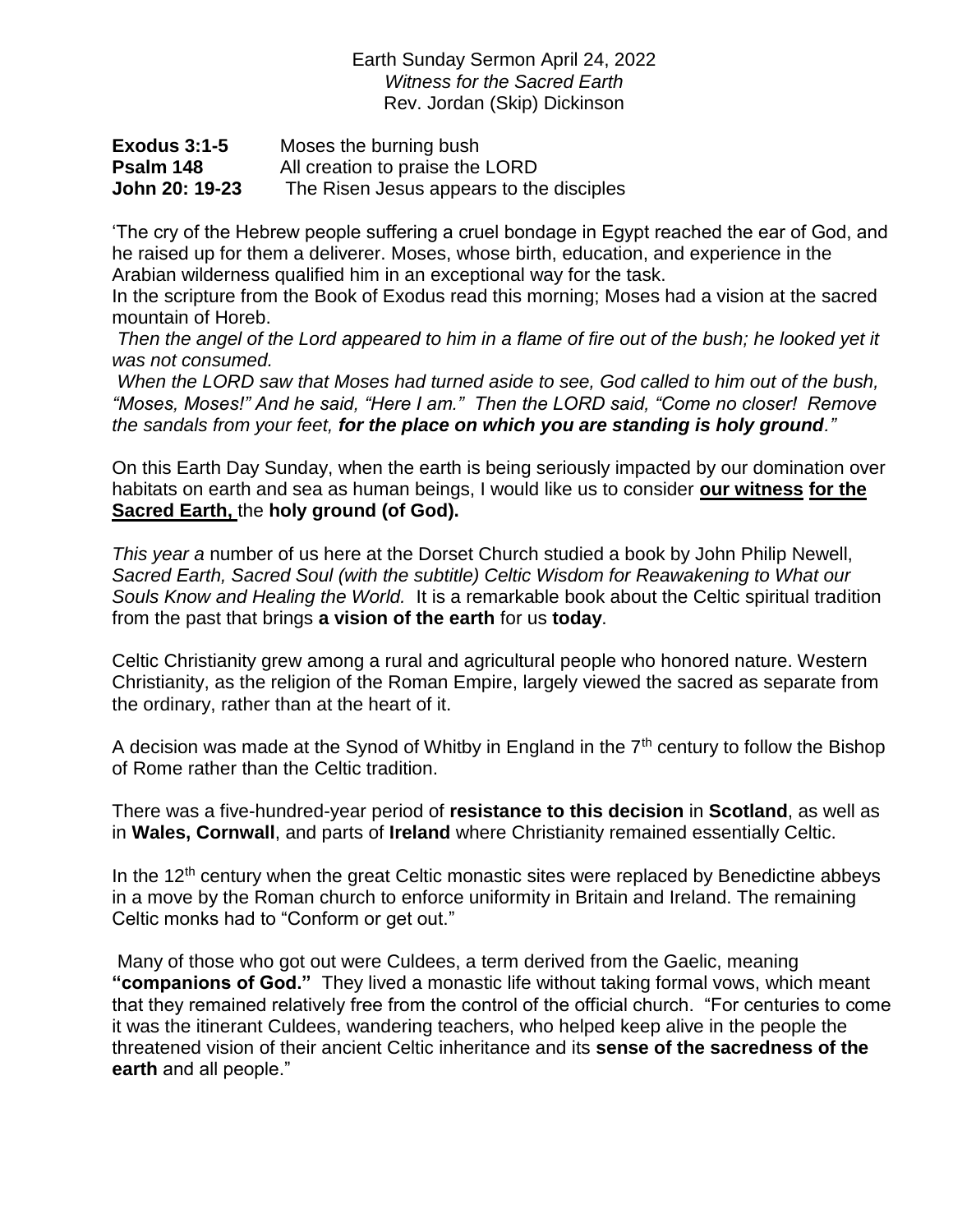Perhaps the greatest of these wandering scholars was a man named **John Scotus Eriugena** who lived in the 9<sup>th</sup> century. 'Eriugena's vision was not so much a theology about God as it was a cosmology of the sacred in all things. He said **God is the "essence of all things**." He interpreted the Greek word for God, which is *theos,* from which we get "theology," as coming from the Greek verb, *theo,* which means "**to flow or run."**

**God is the flow of life deep in all things.** He taught that there are **two books** through which God is speaking. The **first** is the small book; physically little, this is the book of **Holy Scripture**. The **second** is the big book, **the living text of the universe,** which includes the sun, moon, and stars; the earth, sea, and sky; the creatures of these realms; and the multiplicity of life-forms that grow from the ground. We need to read both books, he says, the sacred text of scripture *and* the sacred text of the universe.

If we read only the book of scripture, we will miss the vastness and wildness of the universe, of **everything vibrating with the sound of God.** If we read only the book of nature and the universe we are in danger of missing "the intimacy of the voice of God, for the book of **scripture calls us to faithfulness in relationship**, including faithfulness to strangers, refugees, widows, and the poorest among us.

When we take seriously that **"God is the essence of** *all* **things,"** part of what Eriugena's wisdom can foster in us **for today** is "**a strong sense of inner authority in a time of immense outward transition and change."**

"If we are to see **a true awakening to the sacredness of the earth and harness the deepest energies of our being to serve this awareness,** we need a **strong inner authority** in our own souls to challenge the religious, political, and social systems that have recklessly ignored this **sacredness,**" and we are putting the very future of the world in peril.

"Perhaps **the greatest modern prophet of ecological consciousness and action** is **John Muir** who lived from 1838 to 1914. Born in Dunbar, Scotland, he grew up in a strict religious home. "What his own father taught him was the Bible, apparently to the exclusion of everything else. Muir later described him as "my all-Bible father," who believed that no other book was necessary. By the age of eleven the young Muir had been forced to learn the entire New Testament as well as much of the Old Testament by heart and, as he adds by "sore flesh." In other words, he was beaten if he incorrectly recited scripture a tragically common method of education in Protestant Calvinist Scotland, which failed to respect the inherent dignity of the child.

On the other hand, "something of the Celtic way of seeing came to Muir through his maternal grandfather – who lived across the street from him in Dunbar when he was growing up. This grandfather nurtured the young boy's sense of open-eyed wonder at nature and encouraged his boyhood expeditions along the **coastline**. As Muir later wrote:

*When I was a boy in Scotland, I was fond of everything that was wild, and all my life I've grown fonder and fonder of wild places and wild creatures… And best of all to watch the waves in awful storms thundering on the black headlands and craggy ruins of the old Dunbar castle when the sea and sky, the waves and the clouds were mingled together as one.*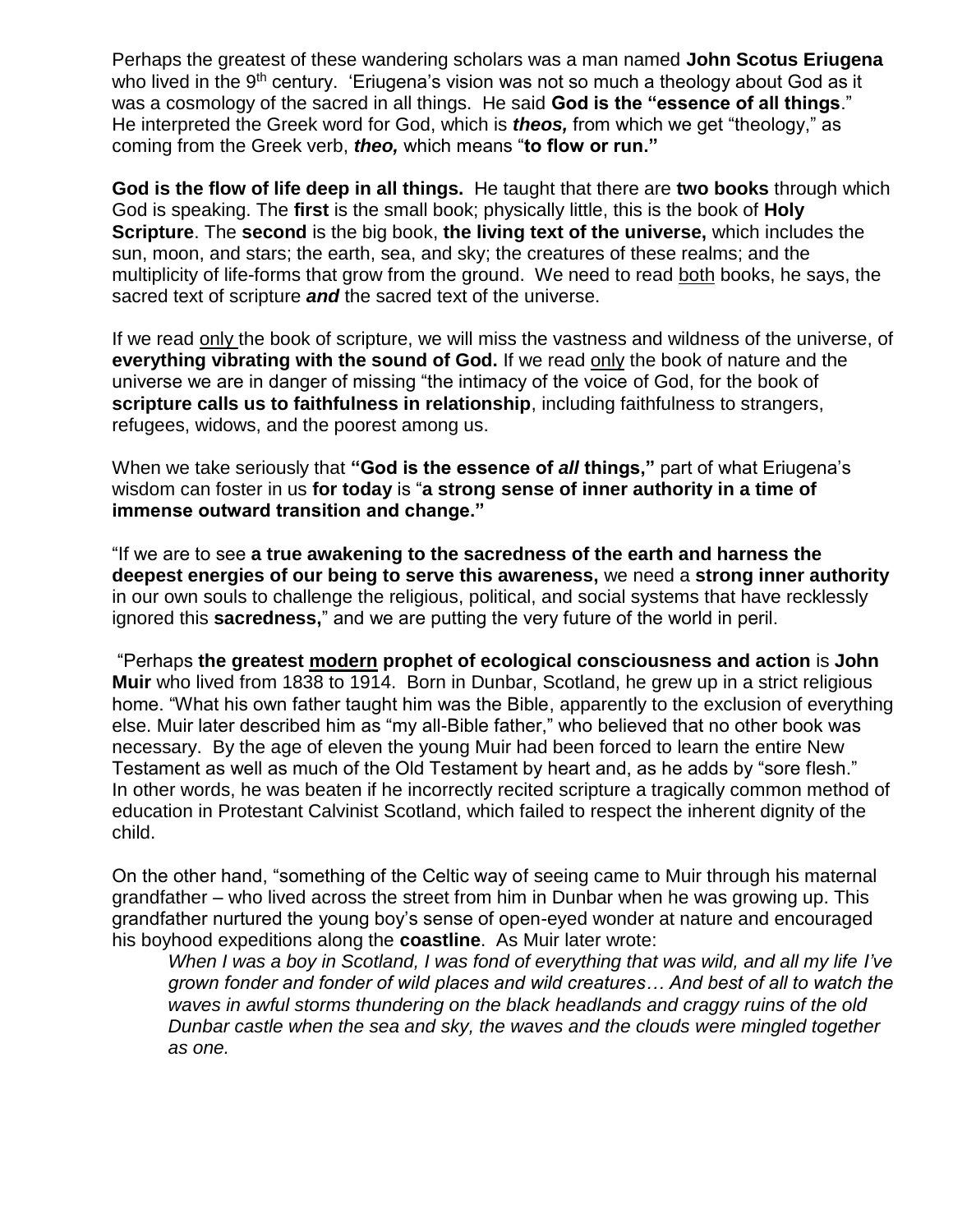When he was eleven years old, the Muir family moved from Scotland to establish a farm in Wisconsin. The ten years that followed were filled with hard work from morning to night, including occasional beatings from his father.

At the age of 22 Muir enrolled at the University of Wisconsin, where he met Ezra Carr, a professor of geology. who introduced him to Darwin's *On the Origin of the Species* that had been published the previous year. Muir now began to comprehend that everything in the universe was seeking new form. **The earth was forever unfolding.** 

Later Muir suffered an industrial accident that nearly blinded him. He spent six weeks confined to a darkened room, fearing he would never see again.

When he began to recover his physical sight, he simultaneously began to experience a new inner way of seeing, what his college professor's wife called seeing with the "eye within the eye," or what in Celtic wisdom over the centuries had been called seeing with the eye of the heart. Muir was now aware of a glory deep in all things.

The earth had become for him "a burning bush," as he put it, as in the story of Moses encountering a bush that was on fire without being consumed. At the heart of the fire was the presence of the divine. Similarly, Muir now **began to see a sacredness** shining at the heart of all things. He later described the glory of a sunset on a mountaintop in California this way,

"Yellow gold, the last of the day, not gilding but golding to flame the tops of trees…**Spiritual fire burning in every tree, in every bush, in every stone. … Every bush is a burning bush."**

As Newell writes in *Sacred Earth, Sacred Soul,* "What Muir is describing is essentially the child's way of seeing, an open-eyed wonder at the universe. The trauma of nearly losing his physical sight and then the gift of its restoration reconnected him to the grace of childhood's sight. **He had reawakened to the earth as sacred.** 

Like Eriugena in the 9<sup>th</sup> century, Muir in the 19<sup>th</sup> and 20<sup>th</sup> centuries later came to see that there was another sacred text, the universe. "The winds, the waters, the springs, he says, are all "words of God."

This past Friday's Earth Day editorial in *The Rutland Herald* has the title, 'Now or never.**'** It says, "**Scientists and activists say "now or never" if we want to avert climate disaster**.

Already, in these early months of 2022, the wildfires have started in the West, and we continue to see major weather events across the globe. We are living with extremes."

"By its design, Earth Day is a reminder for hope. The original Earth Day helped establish the Environmental Protection Agency and both the Clean Water Act and the Clean Air Act.

We need even more action today. There is a Clean Heat Standard bill before the Vermont Senate to help reduce our dependence on fossil heating fuels. In an Op-ed in the same *Rutland Herald*. a member of the VT Climate Council writes, "When we look at the numbers, Vermont has the highest per capita green-house gas emissions of any state in New England. I did not know this. At about 15 tons per person, we produce more climate pollution *per person* than China, about 7 tons per person or India about 2 tons per person. Historically VT has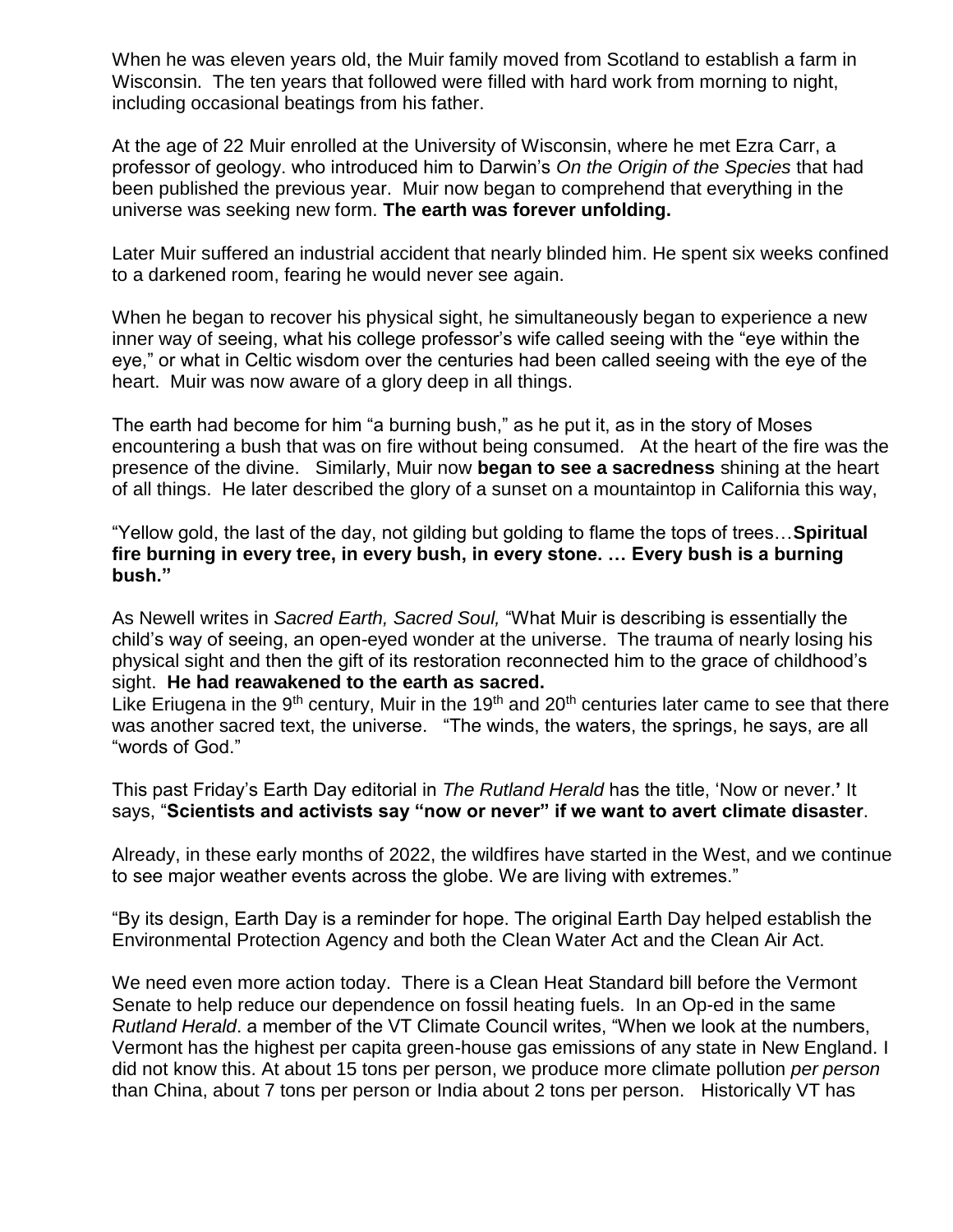contributed much more*, per person*, to the problem than many of the places around the world that are seeing the worst effects of a **destabilized climate**."

Many of us are grateful for the work of the Green Team here at our own church and the work so many are doing locally, in our own state and globally! We need to continue to act together! We have a great opportunity to **rediscover the sacred reality of our earth and of all of God's** creation**.**

At times we feel overwhelmed by the challenges to make a difference in our world with climate change. Greta Thunberg and so many younger people have been spurring our generation to take the necessary, and costly actions that can bring change.

Bill McKibben sees promise in a coalition of elders who have the investments and resources and younger people coming together – getting "on fire" to break through the status quo of slow changes.

To change ourselves requires a new awareness, a new understanding and appreciation to protect the creation about us for our grandchildren and their children to the seventh generation.

When the risen Jesus appeared to the frightened disciples, he told them not to be afraid;  $-$ "Peace be with you." The disciples recognized the marks of his suffering.

When we see suffering; as hearts are broken open by the suffering and death in Ukraine, or by situations close at hand, we remember that we belong to a people of faith.

As the Father has sent me, so I send you, says Jesus.

Whether we witness against the inhumanity and devastation of war, or join the fight to save the life of many species of ocean, land and air, and human families on our planet, the breath of the Holy Spirit is upon us.

Let us reawaken to the sacred, in the earth and in each other! With God's Spirit let us join with all of creation in praising God.

Amen.

## **PRAYER OF PASTORAL CARE FOR EARTH DAY SUNDAY**

On this 50th anniversary of Earth Day The earth is yours, 0 God, and everything in it. You call us to be gardeners of creation - to till the soil and baptize it with our sweat and toil. To bow upon it as if our gardening were an act of prayer. To weed it. To water it as you did. To help keep the earth fruitful. But of all the life on this earth, we alone have strayed from your original order. We alone have trespassed & stepped rough-shod upon the sanctity of creation. During the pandemic, creation had a small but amazing rest from us. And the air grew cleaner and the water purer. And the wildlife reclaimed their natural homes.